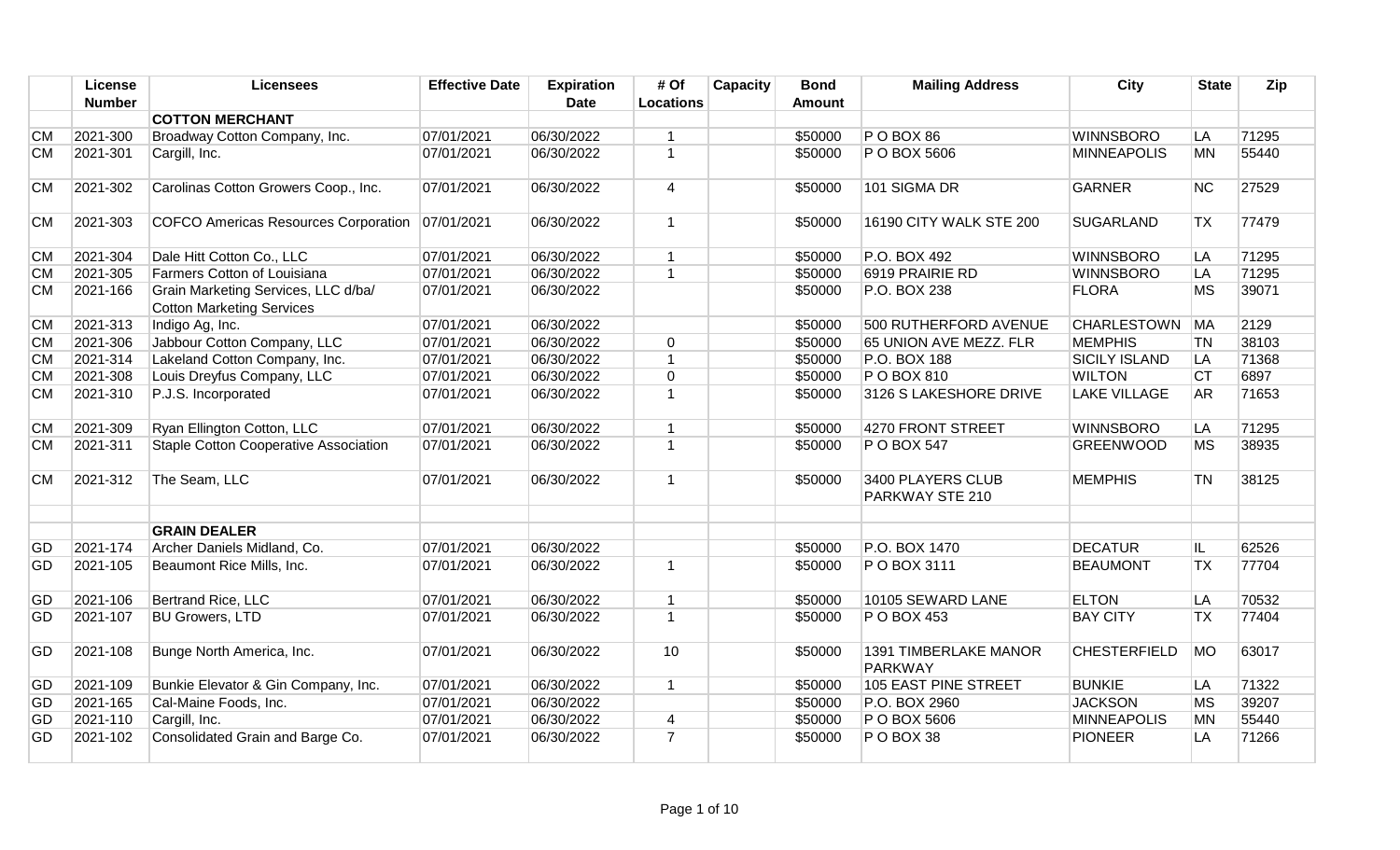| Parish                           | <b>Phone Number</b> | <b>Physical Address</b>       | <b>City</b>          | <b>State</b>   | Zip   | <b>Contact</b>         | <b>Email Address</b>                |
|----------------------------------|---------------------|-------------------------------|----------------------|----------------|-------|------------------------|-------------------------------------|
| <b>FRANKLIN</b>                  | 318-435-9946        | 4111 FRONT STREET             | <b>WINNSBORO</b>     | LA             | 71295 | Keller Broadway        | kellerbroadway@live.com             |
| OUT OF STATE 952-742-5019        |                     | 15407 MCGINTY ROAD WEST       | <b>WAYZATA</b>       | <b>MN</b>      | 55391 | Barbara Brame          | barbara_brame@cargill.com           |
|                                  |                     |                               |                      |                |       |                        |                                     |
| <b>OUT OF STATE 919-773-2120</b> |                     | 101 SIGMA DRIVE               | <b>GARNER</b>        | <b>NC</b>      | 27529 | <b>Mathew Williams</b> | mwilliams@carolinascotton.com       |
|                                  | 832-944-6365        | 16190 CITY WALK STE 200       | <b>SUGARLAND</b>     | <b>TX</b>      | 77479 | Pedro Fonseca          | pedrofonseca@cofcointernational.com |
| <b>FRANKLIN</b>                  | 318-435-7493        | 6119 MAIN STREET              | <b>WINNSBORO</b>     | LA             | 71295 | Dale Hitt (Jewel)      | hittcotton@birch.net                |
| <b>FRANKLIN</b>                  | 318-435-4444        | 6919 PRAIRIE ROAD             | <b>WINNSBORO</b>     | LA             | 71295 | <b>Mandy Faulk</b>     | farmers4444@yahoo.com               |
|                                  | 601-879-8311        | 4842 MAIN STREET SUITE A      | <b>FLORA</b>         | <b>MS</b>      | 39071 | Kim Magoun             | kimmagoun@grainms.com               |
|                                  | 410-949-6418        | 500 RUTHERFORD AVENUE         | <b>CHARLESTOWN</b>   | MA             | 2129  | Shade Sabitu           | ssabitu@indigoag.com                |
|                                  | 901-577-6580        | 65 UNION AVE MEZZ. FLR        | <b>MEMPHIS</b>       | <b>TN</b>      | 38103 | Kenny Jabbour          | kenny@jabbourcotton.com             |
| <b>CATAHOULA</b>                 | 318-389-4102        | 202 ELM STREET                | <b>SICILY ISLAND</b> | LA             | 71368 | Judy Boothe            | judy@lakelandcotton.com             |
|                                  | 203-761-2000        | 40 DANBURY ROAD               | <b>WILTON</b>        | <b>CT</b>      | 6897  | Robert G. Eckert       | robert.eckert@ldcom.com             |
| OUT OF STATE 870-265-2860        |                     | 3126 S LAKESHORE DR           | <b>LAKE VILLAGE</b>  | AR <sup></sup> | 71653 | Paul Steinle           | mrn0615@sbcglobal.net               |
| <b>FRANKLIN</b>                  | 318-435-9752        | 4270 FRONT STREET             | <b>WINNSBORO</b>     | LA             | 71295 | <b>Debbie Neal</b>     | ellingtoncotton@bellsouth.net       |
| OUT OF STATE 662-453-6231        |                     | 214 W MARKET ST               | <b>GREENWOOD</b>     | <b>MS</b>      | 38935 | Kenny Downs            | kenny.downs@staplcotn.com           |
| OUT OF STATE 901-374-0374        |                     | 3400 PLAYERS CLUB PKW STE 210 | <b>MEMPHIS</b>       | <b>TN</b>      | 38125 | Lisa Logan             | lisa.logan@theseam.com              |
|                                  |                     |                               |                      |                |       |                        |                                     |
|                                  | 217-424-5204        | 4666 FAIRIES PARKWAY          | <b>DECATUR</b>       | IL.            | 62525 | <b>Lisa McCarty</b>    | admgrainlicensing@adm.com           |
| OUT OF STATE 409-832-2521        |                     | 1800 PECOS STREET             | <b>BEAUMONT</b>      | <b>TX</b>      | 77704 | Louis Broussard        | lbroussard@bmtricemills.com         |
|                                  | 337-584-5199        | 10105 SEWARD LANE             | <b>ELTON</b>         | LA             | 70532 | David Bertrand         | bertrice@centurytel.net             |
| OUT OF STATE 979-245-2043        |                     | 1800 AVENUE E                 | <b>BAY CITY</b>      | TX             | 77404 | Shelly Fitzgerald      | fitzgerald@bugrowers.com            |
| OUT OF STATE 314-292-2000        |                     | 1391 TIMBERLAKE MANOR PARKWAY | <b>CHESTERFIELD</b>  | <b>MO</b>      | 63017 | Shana Carpenter        | shana.carpenter@bunge.com           |
|                                  | 318-346-6376        | 105 EAST PINE STREET          | <b>BUNKIE</b>        | LA             | 71322 | James Bordelon         |                                     |
| <b>TANGIPAHOA</b>                | 601-948-6813        | 410 N. HOLLY STREET           | <b>HAMMOND</b>       | LA             | 70404 | Mathew Woods           | mwoods@cmfoods.com                  |
|                                  | 952-742-5313        | 15407 MCGINTY ROAD WEST       | <b>WAYZATA</b>       | <b>MN</b>      | 55391 | Mary Tozer             | mary_tozer@cargill.com              |
| <b>WEST</b><br><b>CARROLL</b>    | 318-428-2439        | 7489 HIGHWAY 588              | <b>PIONEER</b>       | LA             | 71266 | Dianna Nerio           | dnerio@bigrivergrain.com            |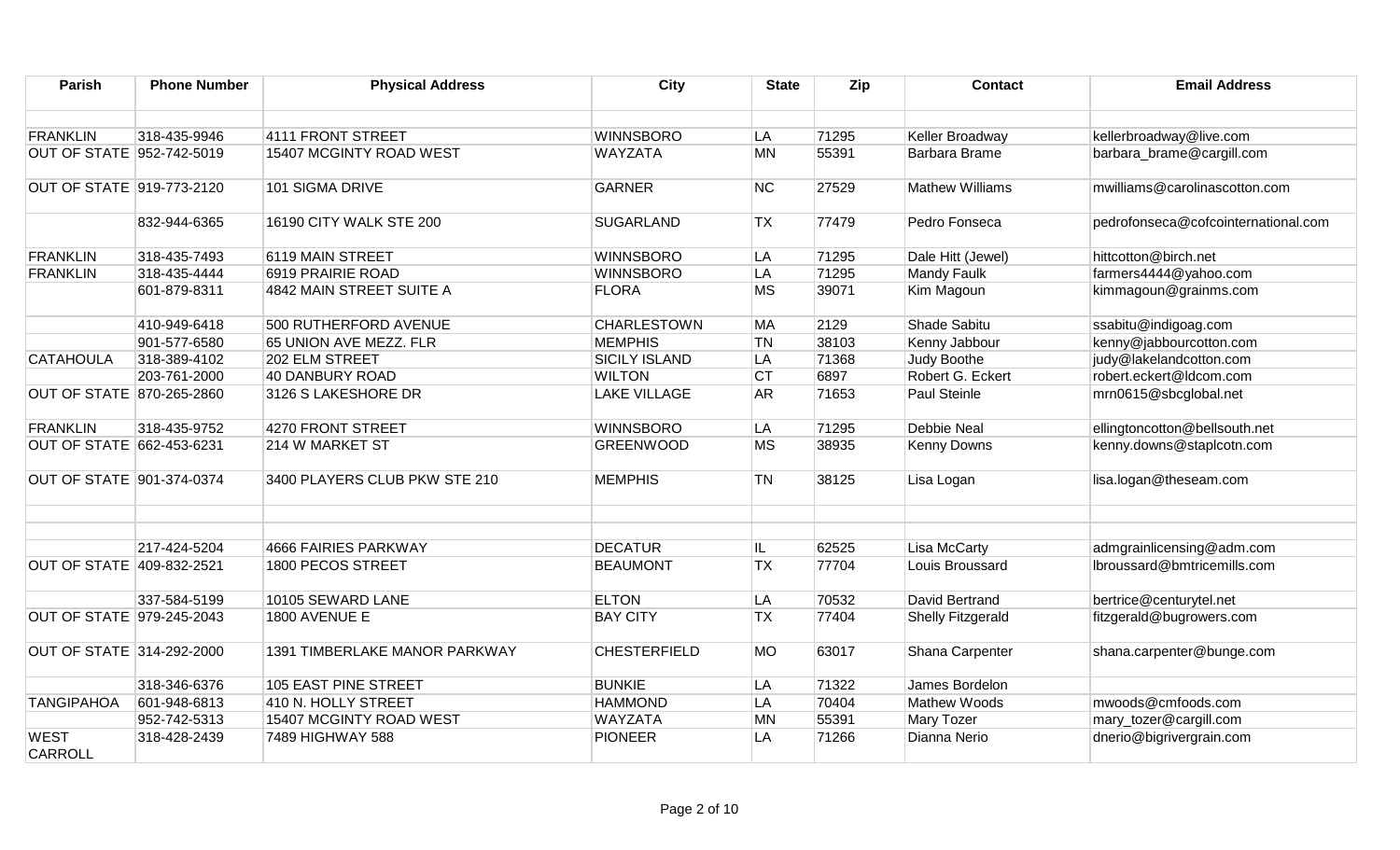| GD | 2021-112 | Crowley Grain Drier, Inc.                                               | 07/01/2021 | 06/30/2022 | $\overline{1}$ | \$50000 | P O BOX 677                                 | <b>CROWLEY</b>                    | LA        | 70527 |
|----|----------|-------------------------------------------------------------------------|------------|------------|----------------|---------|---------------------------------------------|-----------------------------------|-----------|-------|
| GD | 2021-161 | CSC GOLD, INC                                                           | 07/01/2021 | 06/30/2022 |                | \$50000 | 920 2ND AVE S #850                          | <b>MINNEAPOLIS</b>                | <b>MN</b> | 55402 |
| GD | 2021-113 | Erwin Keith, LLC                                                        | 07/01/2021 | 06/30/2022 | $\overline{4}$ | \$50000 | 1529 HWY 193                                | <b>WYNNE</b>                      | AR        | 72396 |
| GD | 2021-115 | Farmers Grain Terminal, Inc.                                            | 07/01/2021 | 06/30/2022 | $\overline{3}$ | \$50000 | P.O. BOX 1796                               | <b>GREENVILLE</b>                 | <b>MS</b> | 38702 |
| GD | 2021-116 | Farmers Rice Milling Co., Inc.                                          | 07/01/2021 | 06/30/2022 | $\mathbf{1}$   | \$50000 | 3211 HWY 397 SOUTH                          | <b>LAKE CHARLES</b>               | LA        | 70615 |
| GD | 2021-114 | FBN CM, LLC                                                             | 07/01/2021 | 06/30/2022 | $\overline{1}$ | \$50000 | 388 EL CAMINO REAL                          | <b>SAN CARLOS</b>                 | CA        | 94070 |
| GD | 2021-175 | <b>FCStone Merchant Services, LLC</b>                                   | 07/01/2021 | 06/30/2022 |                | \$50000 | 1251 BRIARCLIFF PARKWAY<br><b>SUITE 800</b> | <b>KANSAS CITY</b>                | <b>MO</b> | 64116 |
| GD | 2021-118 | Fenton Rice Co-op                                                       | 07/01/2021 | 06/30/2022 | $\mathbf{1}$   | \$50000 | P O BOX 190                                 | <b>FENTON</b>                     | LA        | 70640 |
| GD | 2021-119 | Gatlin Group, Inc.                                                      | 07/01/2021 | 06/30/2022 | $\mathbf{1}$   | \$50000 | P O BOX 198                                 | <b>BOGUE CHITTO</b>               | MS        | 39629 |
| GD | 2021-120 | Gavilon Grain, LLC                                                      | 07/01/2021 | 06/30/2022 | $\mathbf{1}$   | \$50000 | 1331 CAPITAL AVE                            | <b>OMAHA</b>                      | <b>NE</b> | 68102 |
| GD | 2021-106 | Grain Marketing Services, LLC d/ba/<br><b>Cotton Marketing Services</b> | 07/01/2021 | 06/30/2022 |                | \$50000 | P.O. BOX 238                                | <b>FLORA</b>                      | <b>MS</b> | 39071 |
| GD | 2021-173 | <b>Greenfield Grain, LLC</b>                                            | 07/01/2021 | 06/30/2022 |                | \$50000 | 210 UNIVERSITY BLVD SUITE<br>200            | DENVER                            | <b>CO</b> | 80206 |
| GD | 2021-122 | Gulf Rice Milling, Inc.                                                 | 07/01/2021 | 06/30/2022 | $\mathbf{1}$   | \$50000 | 12010 TAYLOR RD                             | <b>HOUSTON</b>                    | <b>TX</b> | 77041 |
| GD | 2021-123 | Hansen-Mueller Company                                                  | 07/01/2021 | 06/30/2022 | $\mathbf{1}$   | \$50000 | 12231 EMMET ST SUITE 1                      | <b>OMAHA</b>                      | <b>NE</b> | 68164 |
| GD | 2021-124 | Harrington Rice & Soybean Buyer Co                                      | 07/01/2021 | 06/30/2022 | $\mathbf{1}$   | \$50000 | P O BOX 1408                                | <b>CROWLEY</b>                    | LA        | 70527 |
| GD | 2021-125 | Harvest Rice, Inc.                                                      | 07/01/2021 | 06/30/2022 | $\overline{1}$ | \$50000 | 12010 TAYLOR RD                             | <b>HOUSTON</b>                    | <b>TX</b> | 77041 |
| GD | 2021-126 | Hensgens Grain Elevator, Inc.                                           | 07/01/2021 | 06/30/2022 | $\mathbf{1}$   | \$50000 | P O BOX 321                                 | <b>CROWLEY</b>                    | LA        | 70527 |
| GD | 2021-105 | Holly Ridge Rice & Grain Terminal                                       | 07/01/2021 | 06/30/2022 | $\overline{1}$ | \$50000 | 2238 HWY 80                                 | <b>RAYVILLE</b>                   | LA        | 71269 |
| GD | 2021-169 | Indigo Marketplace, LLC                                                 | 07/01/2021 | 06/30/2022 |                | \$50000 | 500 RUTHERFORD AVE                          | CHARLESTOWN MA                    |           | 2421  |
| GD | 2021-130 | Kennedy Rice Dryers, LLC                                                | 07/01/2021 | 06/30/2022 | $\mathbf{1}$   | \$50000 | P O BOX 259                                 | <b>MER ROUGE</b>                  | LA        | 71261 |
| GD | 2021-131 | Lake Arthur Drier, LLC                                                  | 07/01/2021 | 06/30/2022 | $\mathbf{1}$   | \$50000 | P O DRAWER AQ                               | <b>LAKE ARTHUR</b>                | LA        | 70549 |
| GD | 2021-172 | <b>Livestock Nutrition Center, LLC</b>                                  | 07/01/2021 | 06/30/2022 |                | \$50000 | 11225 COLLEGE BLVD, SUITE OVERLAND<br>330   | <b>PARK</b>                       | KS        | 66210 |
| GD | 2021-134 | Louis Dreyfus Company, LLC                                              | 07/01/2021 | 06/30/2022 | $\mathbf{1}$   | \$50000 | P O BOX 810                                 | <b>WILTON</b>                     | <b>CT</b> | 6897  |
| GD | 2021-135 | Louisiana Farm Bureau Marketing Assoc.                                  | 07/01/2021 | 06/30/2022 | $\overline{2}$ | \$50000 | P O BOX 95004                               | <b>BATON ROUGE</b>                | <b>LA</b> | 70895 |
| GD |          |                                                                         |            |            |                |         |                                             |                                   |           |       |
|    | 2021-168 | Midwest Poultry Services, L.P.                                          | 07/01/2021 | 06/30/2022 |                | \$50000 | 800 WABASH RD                               | <b>NORTH</b><br><b>MANCHESTER</b> | IN.       | 46962 |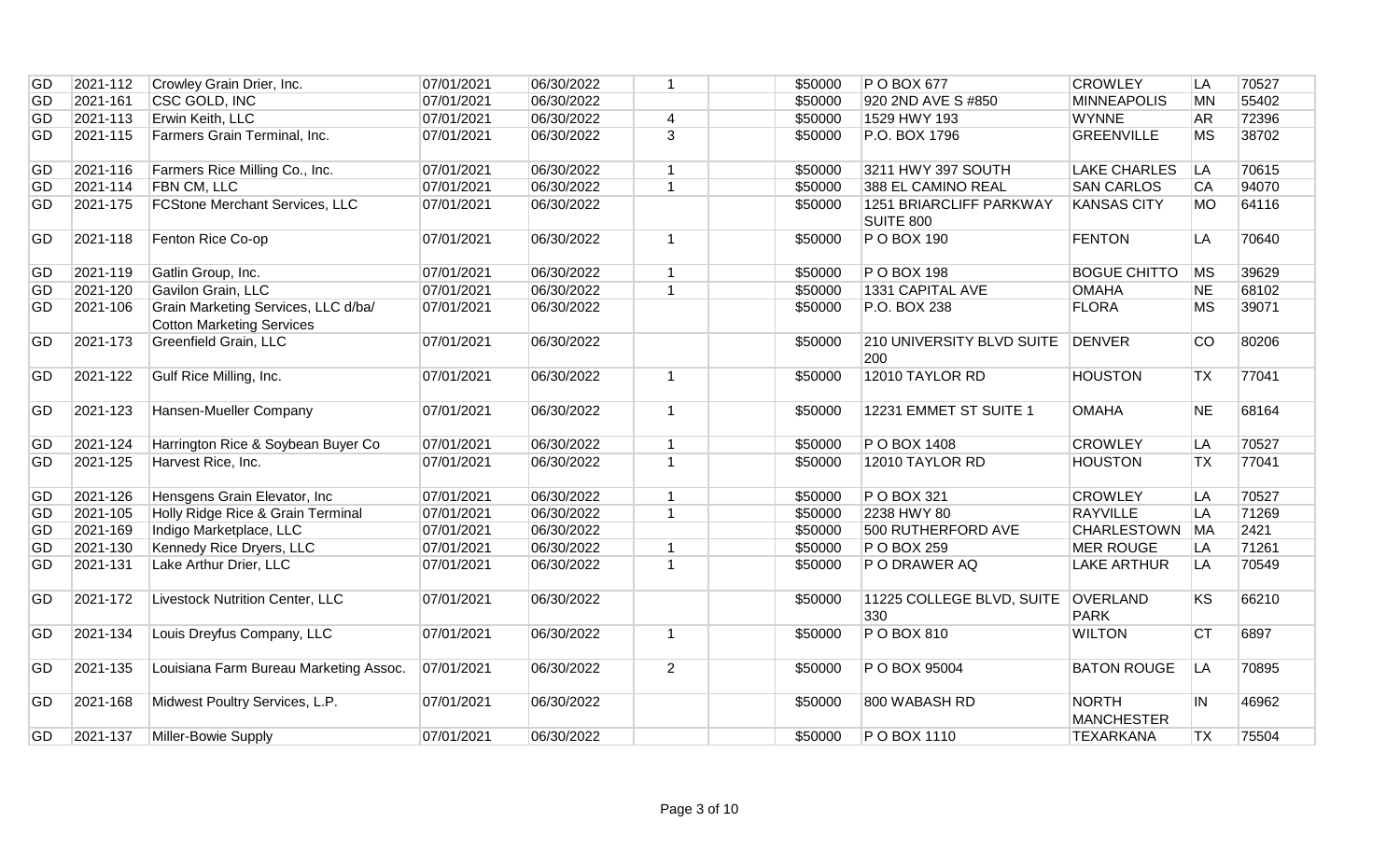| <b>ACADIA</b>                     | 337-783-3284 | 540 EAST MILL ST                  | <b>CROWLEY</b>       | LA        | 70526 | David Trahan           | david@crowleygrain.com            |
|-----------------------------------|--------------|-----------------------------------|----------------------|-----------|-------|------------------------|-----------------------------------|
|                                   | 402-289-5700 | 20010 MANDERSON ST. SUITE A       | <b>ELKHORN</b>       | <b>NE</b> | 68022 | Alison Bauer           | ABauer@csc-world.com              |
|                                   | 870-238-2079 | 1529 HWY 193                      | <b>WYNNE</b>         | <b>AR</b> | 72396 | <b>Brian King</b>      | bking@progenyag.com               |
| OUT OF STATE 662-332-0987         |              | 1977 HARBOR FRONT ROAD            | <b>GREENVILLE</b>    | <b>MS</b> | 38702 | <b>Richard Watkins</b> | richard.watkins@fgtcoop.com       |
| <b>CALCASIEU</b>                  | 337-433-5205 | 3211 HWY 397 SOUTH                | <b>LAKE CHARLES</b>  | LA        | 70615 |                        |                                   |
|                                   | 650-226-3409 | 388 EL CAMINO REAL                | <b>SAN CARLOS</b>    | <b>CA</b> | 94070 | <b>Eric Carnell</b>    | legal@farmersbusinessnetwork.com  |
|                                   | 402-861-2516 | 1251 BRIARCLIFF PARKWAY SUITE 800 | <b>KANSAS CITY</b>   | <b>MO</b> | 64116 | Jim Dieter             | FMSGrainLicenses@StoneX.com       |
| <b>JEFFERSON</b><br><b>DAVIS</b>  | 337-756-2216 | 1336 HWY 165                      | <b>FENTON</b>        | LA        | 70640 | Kevin Webb             | dd.frc@centurytel.net             |
| <b>LINCOLN</b>                    | 601-833-9475 | 147 BOGUE CHITTO RD SW            | <b>BOGUE CHITTO</b>  | <b>MS</b> | 39629 | Shane Moak             | sam@gatlincorp.com                |
|                                   | 402-889-4469 | 1331 CAPITAL AVENUE               | <b>OMAHA</b>         | <b>NE</b> | 68102 | Karen Hoefener         | karen.hoefener@gavilon.com        |
|                                   | 601-529-1610 | 100 LIVINGSTON DR                 | <b>MADISON</b>       | <b>MS</b> | 39110 | Kim Magoun             | kim.magoun@att.net                |
|                                   | 612-849-3425 | 210 UNIVERSITY BLVD SUITE 200     | <b>DENVER</b>        | CO        | 80206 | Kyle Egbert            | kyle@gfh.ag                       |
| OUT OF STATE 713-464-0606         |              | 12010 TAYLOR ROAD                 | <b>HOUSTON</b>       | <b>TX</b> | 77041 | Patrick J. Casserly    | casserly@gulfpac.com              |
| OUT OF STATE 402-951-2198         |              | 2230 US 80 EAST                   | <b>TALLULAH</b>      | LA        | 71282 | Kyle German            | accounting@hansenmueller.com      |
| <b>ACADIA</b>                     | 337-783-4911 | CORNER 1ST ST AND AVE B           | <b>CROWLEY</b>       | LA        | 70526 | W. N. Prather          |                                   |
| OUT OF STATE 713-860-5321         |              | 12010 TAYLOR RD                   | <b>HOUSTON</b>       | <b>TX</b> | 77041 | William A. Smith       | bsmith@gulfpac.com                |
| <b>ACADIA</b>                     | 337-783-7762 | 902 WEST MILL ST                  | <b>CROWLEY</b>       | LA        | 70526 | Jo Ann Primeaux        | japrimeaux@hensgrain.com          |
| <b>RICHLAND</b>                   | 318-728-5955 | 2238 HWY 80                       | <b>RAYVILLE</b>      | LA        | 71269 | Juandine Templeton     | juandine@gmail.com                |
|                                   | 844-828-0240 | 500 RUTHERFORD AVE                | <b>CHARLESTOWN</b>   | <b>MA</b> | 2421  | Hourig Soukiasian      | graindealer@indigoag.com          |
| <b>MOREHOUSE</b>                  | 318-647-5744 | 610 NORTH 14TH STREET             | <b>MER ROUGE</b>     | LA        | 71261 | <b>Wes Bolton</b>      | wes.bolton@kennedyrice.com        |
| <b>JEFFERSON</b><br><b>DAVIS</b>  | 337-774-3344 | 5126 HWY 14                       | <b>LAKE ARTHUR</b>   | LA        | 70549 | Donald Woods           | lardinc@yahoo.com                 |
|                                   | 913-725-0300 | 11225 COLLEGE BLVD, SUITE 330     | <b>OVERLAND PARK</b> | <b>KS</b> | 66210 | Jon Leonard            | jonl@Inc-online.com               |
| <b>OUT OF STATE 203-761-2000</b>  |              | 520 ELEVATOR ROAD                 | PORT ALLEN           | LA        | 70767 | <b>Robert Eckert</b>   | robert.eckert@ldcom.com           |
| <b>EAST BATON</b><br><b>ROUGE</b> | 225-922-6233 | 9516 AIRLINE HIGHWAY              | <b>BATON ROUGE</b>   | LA        | 70815 | Michael Nelson         | miken@lfbf.org                    |
|                                   | 574-353-7651 | 2427 WISEMAN ST.                  | <b>CENTER</b>        | <b>TX</b> | 75935 | David Floria           | david.flora@mpseggs.com           |
|                                   | 903-794-3631 | 1007 WEST THIRD ST.               | <b>TEXARKANA</b>     | <b>TX</b> | 75504 | Tonya Frachiseur       | tfrachiseur@millerbowiesupply.com |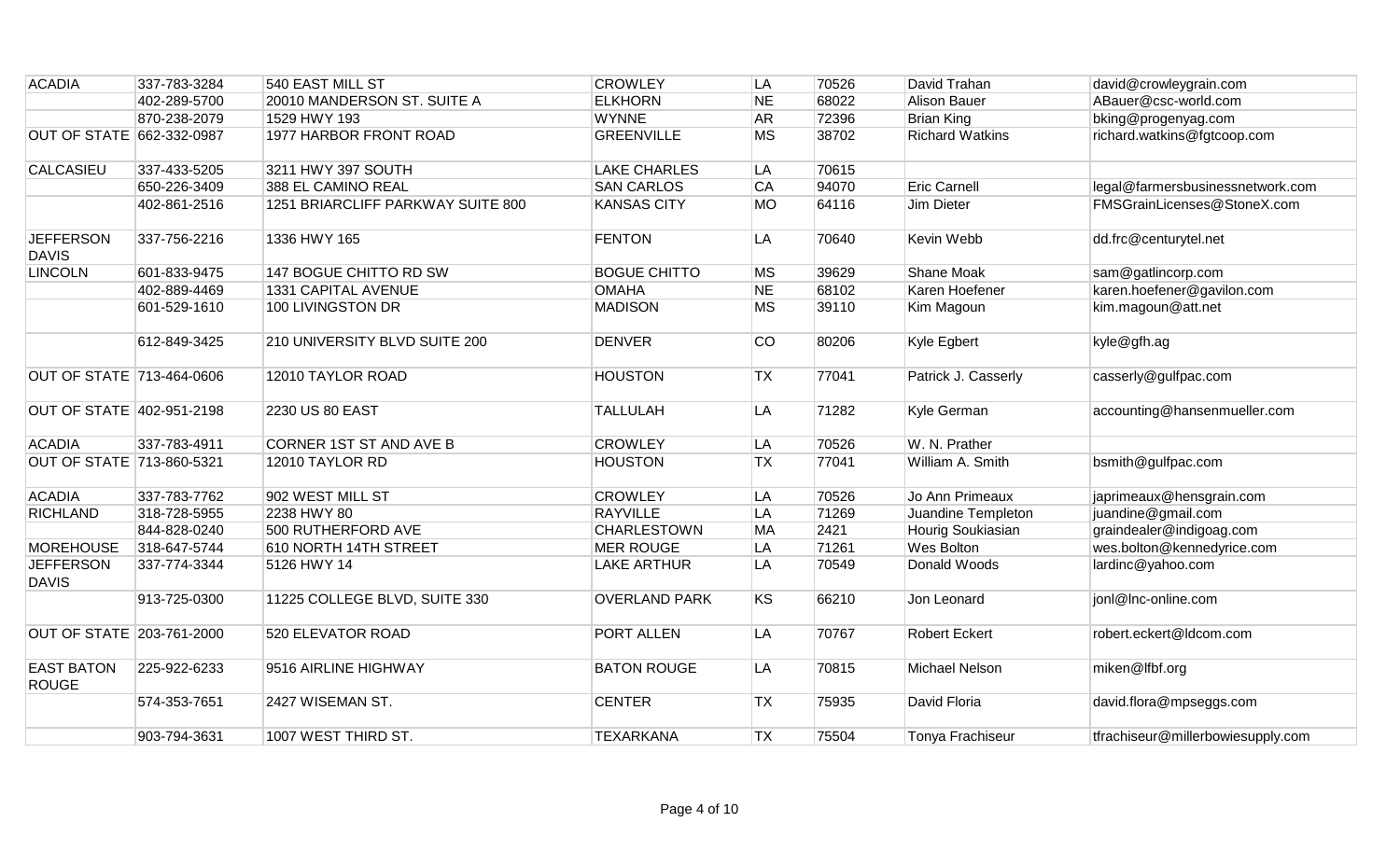| GD        | 2021-138 | Mowata Rice Drier, Inc.                      | 07/01/2021 | 06/30/2022 | $\overline{2}$ |        | \$50000  | 1055 ST CHARLES AVE SUITE NEW ORLEANS<br>210 |                                | LA        | 70130          |
|-----------|----------|----------------------------------------------|------------|------------|----------------|--------|----------|----------------------------------------------|--------------------------------|-----------|----------------|
| GD        | 2021-170 | Ms. Rose CSMW Grain Broker                   | 07/01/2021 | 06/30/2022 | $\mathbf{1}$   |        | \$50000  | P.O. BOX 1345                                | <b>CROWLEY</b>                 | LA        | 70527-<br>1345 |
| GD        | 2021-139 | Pilgrim's Pride Corporation                  | 07/01/2021 | 06/30/2022 | $\mathbf{1}$   |        | \$50000  | 1770 PROMONTORY CIRCLE                       | <b>GREELEY</b>                 | CO        | 80634          |
| GD        | 2021-141 | <b>Pitre Rice</b>                            | 07/01/2021 | 06/30/2022 | $\mathbf{1}$   |        | \$50000  | P O BOX 533                                  | <b>MAMOU</b>                   | LA        | 70554          |
| <b>GD</b> | 2021-143 | Pointe Coupee Farmers Elevator, Inc.         | 07/01/2021 | 06/30/2022 | $\overline{1}$ |        | \$50000  | P O BOX 180                                  | <b>BATCHELOR</b>               | LA        | 70715          |
| GD        | 2021-144 | Producers Rice Mill, Inc.                    | 07/01/2021 | 06/30/2022 | 12             |        | \$50000  | P O BOX 1248                                 | <b>STUTTGART</b>               | AR        | 72160          |
| GD        | 2021-145 | Purina Animal Nutrition, LLC                 | 07/01/2021 | 06/30/2022 | $\overline{2}$ |        | \$50000  | 1080 COUNTY RD F WEST                        | <b>SHOREVIEW</b>               | <b>MN</b> | 55126          |
| GD        | 2021-146 | Ragan & Massey, Inc.                         | 07/01/2021 | 06/30/2022 | $\mathbf{1}$   |        | \$50000  | <b>101 PONCHATOULA</b><br><b>PARKWAY</b>     | PONCHATOULA                    | LA        | 70454          |
| GD        | 2021-147 | Red River Grain Inc.                         | 07/01/2021 | 06/30/2022 | $\mathbf{1}$   |        | \$50000  | 118 BUNDRICK ROAD                            | <b>SHREVEPORT</b>              | LA        | 71115          |
| GD        | 2021-149 | Riviana Foods Inc. d/b/a Acadia<br>Warehouse | 07/01/2021 | 06/30/2022 | $\mathbf{1}$   |        | \$300000 | P.O. BOX 375                                 | <b>CROWLEY</b>                 | LA        | 70527          |
| GD        | 2021-260 | <b>Simplot Growers Solutions</b>             | 07/01/2021 | 06/30/2022 | 3              |        | \$184800 | P.O. BOX 9296                                | <b>BOISE</b>                   | ID.       | 83707          |
| GD        | 2021-260 | Simplot Growers Solutions                    | 07/01/2021 | 06/30/2022 |                | 957000 | \$160600 | P.O. BOX 9296                                | <b>BOISE</b>                   | <b>ID</b> | 83707          |
| GD        | 2021-151 | Soileau Rice Broker                          | 07/01/2021 | 06/30/2022 | $\mathbf{1}$   |        | \$50000  | <b>PO BOX 114</b>                            | <b>MAMOU</b>                   | LA        | 70554          |
| GD        | 2021-160 | South Louisiana Rail Facility, LLC           | 07/01/2021 | 06/30/2022 | $\mathbf{1}$   |        | \$50000  | 19400 BOB ODOM PARKWAY                       | <b>IOWA</b>                    | LA        | 70647          |
| GD        | 2021-167 | Sunrise Foods International, Inc.            | 07/01/2021 | 06/30/2022 |                |        | \$50000  | 715 SOUTH 4TH STREET                         | PENDER                         | <b>NE</b> | 68047          |
| GD        | 2021-152 | Supreme Rice, LLC                            | 07/01/2021 | 06/30/2022 | 8              |        | \$50000  | P O BOX 490                                  | <b>CROWLEY</b>                 | LA        | 70527          |
| GD        | 2021-153 | Sweet Lake Land & Oil Company                | 07/01/2021 | 06/30/2022 | $\overline{2}$ |        | \$50000  | 7777 NELSON ROAD                             | <b>LAKE CHARLES</b>            | LA        | 70605          |
| GD        | 2021-171 | The Andersons, Inc.                          | 07/01/2021 | 06/30/2022 |                |        | \$50000  | P.O. BOX 119                                 | <b>MAUMEE</b>                  | <b>OH</b> | 43537          |
| <b>GD</b> | 2021-154 | The Scoular Company                          | 07/01/2021 | 06/30/2022 | $\mathbf{1}$   |        | \$50000  | 10801 MASTIN SUITE 800                       | <b>OVERLAND</b><br><b>PARK</b> | KS        | 66210          |
| GD        | 2021-155 | Third Crop, LLC d/b/a Falcon Rice Mill       | 07/01/2021 | 06/30/2022 | $\mathbf{1}$   |        | \$50000  | <b>PO BOX 771</b>                            | <b>CROWLEY</b>                 | LA        | 70527          |
| GD        | 2021-156 | Thornwell Warehouse Association              | 07/01/2021 | 06/30/2022 | $\overline{3}$ |        | \$50000  | 11113 WAREHOUSE RD                           | <b>LAKE ARTHUR</b>             | <b>LA</b> | 70549          |
| GD        | 2021-176 | Tyson Farms, Inc.                            | 07/01/2021 | 06/30/2022 | 42             |        | \$50000  | 2200 W DON TYSON PKWY                        | <b>SPRINGDALE</b>              | <b>AR</b> | 72762          |
| GD        | 2021-158 | Ville Platte Rice Drier, Inc.                | 07/01/2021 | 06/30/2022 | $\mathbf{1}$   |        | \$50000  | P O BOX 926                                  | <b>VILLE PLATTE</b>            | LA        | 70586          |
| GD        |          | Viserion Grain, LLC                          | 07/01/2021 | 06/30/2022 | $\overline{2}$ |        | \$50000  | 1803 S FOOTHILLS HWY,<br>SUITE 120           | <b>BOULDER</b>                 | CO        | 80303          |
|           |          | <b>WAREHOUSE</b>                             |            |            |                |        |          |                                              |                                |           |                |
| <b>WH</b> | 2021-203 | Crowley Grain Drier, Inc.                    | 07/01/2021 | 06/30/2022 | $\mathbf{1}$   | 617000 | \$123400 | P O BOX 677                                  | <b>CROWLEY</b>                 | LA        | 70527          |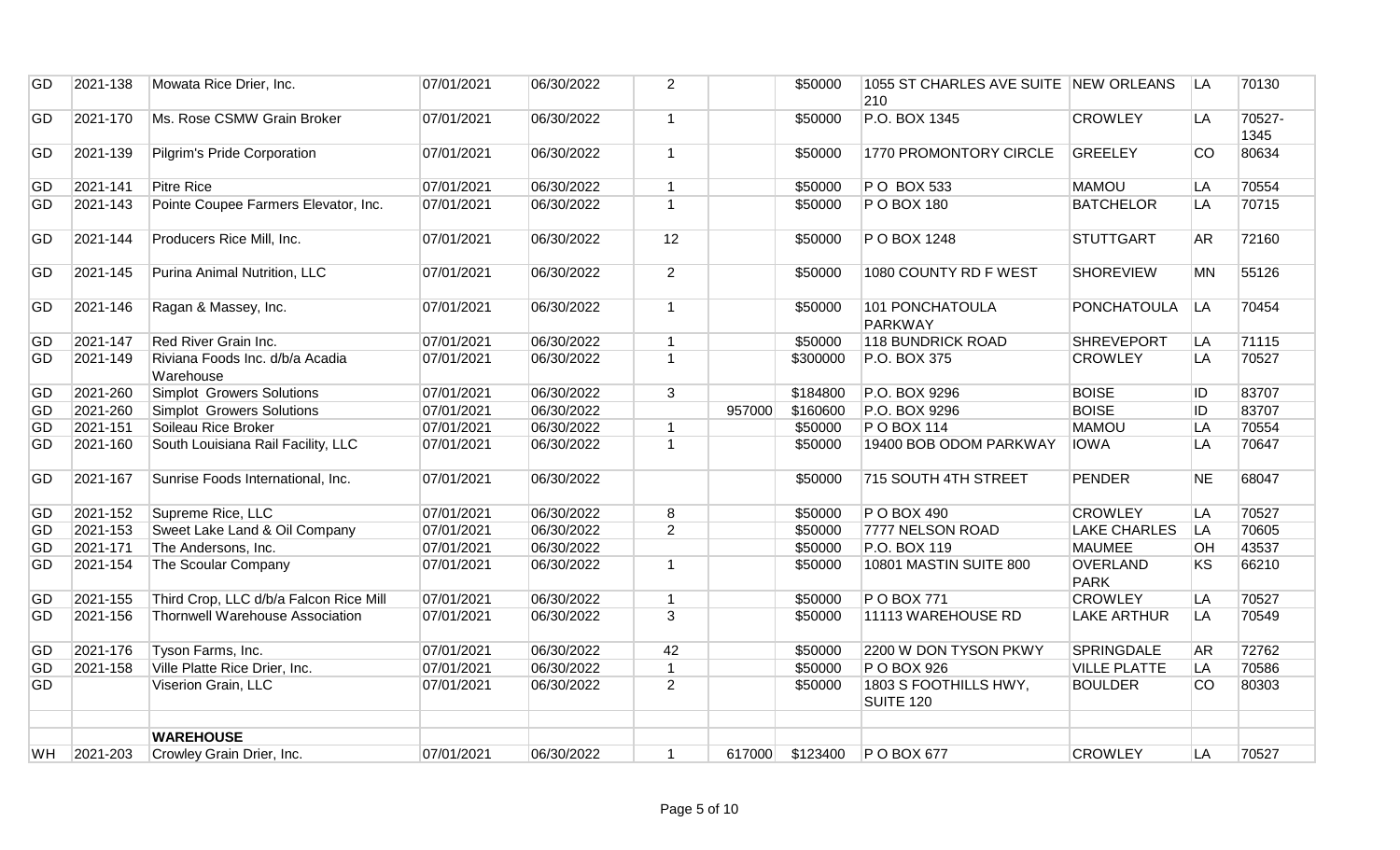| <b>ORLEANS</b>                   | 504-525-7423 | 435 MOWATA HWY                  | <b>EUNICE</b>       | LA        | 70535 | Robert D. Edmundson               | edmgt@bellsouth.net             |
|----------------------------------|--------------|---------------------------------|---------------------|-----------|-------|-----------------------------------|---------------------------------|
| <b>ACADIA</b>                    | 337-783-2698 | 724 E 15TH ST.                  | <b>CROWLEY</b>      | LA        | 70526 | Rose Menou                        | msrosecsmwgrainbroker@gmail.com |
| OUT OF STATE 970-506-7410        |              | 1770 PROMONTORY CIRCLE          | <b>GREELEY</b>      | CO        | 80634 | Samuel Huisinga                   | Samuel.Huisinga@pilgrims.com    |
| <b>EVANGELINE</b>                | 337-468-4040 | 5825 VETERAN MEMORIAL HWY       | <b>MAMOU</b>        | LA        | 70554 | <b>Craig Pitre</b>                | craigpam@centurytel.net         |
| <b>POINTE</b><br><b>COUPEE</b>   | 225-492-2342 | 5049 LA HWY 1                   | <b>BATCHELOR</b>    | LA        | 70715 | Scott Jourdan                     |                                 |
| <b>OUT OF STATE 870-673-4444</b> |              | 518 E. HARRISON                 | <b>STUTTGART</b>    | <b>AR</b> | 72160 | Kent Lockwood                     | klockwood@producersrice.com     |
| OUT OF STATE 651-765-5575        |              | 64080 US 51                     | <b>ROSELAND</b>     | LA        | 70456 | Jan Campanaro                     | jmcampanaro@landolakes.com      |
| <b>TANGIPAHOA</b>                | 985-386-6042 | 101 PONCHATOULA PARKWAY         | <b>PONCHATOULA</b>  | LA        | 70454 | Tom Ragan                         | tomr@raganandmassey.com         |
|                                  | 318-218-4470 | 118 BUNDRICK ROAD               | <b>SHREVEPORT</b>   | LA        | 71115 | <b>Claude Bundrick</b>            | cybsr@bellsouth.net             |
| <b>ACADIA</b>                    | 337-783-2260 | 2034 WEST MILL STREET           | <b>CROWLEY</b>      | LA        | 70527 | <b>Wesley Wages</b>               | wwages@riviana.com              |
| <b>ACADIA</b>                    |              | 141 EAST WALNUT STREET          | <b>EUNICE</b>       | LA        | 70535 |                                   |                                 |
| <b>ACADIA</b>                    | 208-780-2783 | 1110 WEST MILL STREET           | <b>CROWLEY</b>      | LA        | 70526 | Hannah Ferguson                   | ablicenses@simplot.com          |
| <b>EVANGELINE</b>                | 337-468-2384 | 5469 VETERANS MEMORIAL HWY      | <b>MAMOU</b>        | LA        | 70554 | Ryan Soileau                      | ryan_soileau@yahoo.com          |
| <b>JEFFERSON</b><br><b>DAVIS</b> | 337-588-4232 | 19400 BOB ODOM PARKWAY          | <b>IOWA</b>         | LA        | 70647 | Mark Pousson                      | info@slrf.org                   |
|                                  | 855-686-0033 | 715 SOUTH 4TH STREET            | <b>PENDER</b>       | <b>NE</b> | 68047 | Kelly Brown or Brandon<br>Gutzman | kbrown@sunrisefoods.ca          |
| <b>ACADIA</b>                    | 337-783-9777 | 004 SOUTH AVENUE D              | <b>CROWLEY</b>      | LA        | 70526 | <b>Isaac Hanks</b>                | isaac.hanks@supremerice.com     |
| <b>CALCASIEU</b>                 | 337-439-4041 | 7777 NELSON ROAD                | <b>LAKE CHARLES</b> | LA        | 70605 | John Denison                      | jdenison@sweetlake.com          |
|                                  | 419-891-6464 | 1947 BRIARFIELD BLVD            | <b>MAUMEE</b>       | OH        | 43537 | Judy Baldwin                      | judy_baldwin@andersoninc.com    |
| <b>OUT OF STATE 913-338-1474</b> |              | 171 CHURCH STREET SUITE 800     | <b>CHARLESTON</b>   | <b>SC</b> | 29401 | <b>Ty Gramkow</b>                 | TGramkow@scoular.com            |
| <b>ACADIA</b>                    | 337-783-3825 | 600 SOUTH AVENUE D              | <b>CROWLEY</b>      | LA        | 70526 | Robert Trahan                     | robert@falconrice.com           |
| <b>JEFFERSON</b><br><b>DAVIS</b> | 337-587-2424 | 11113 WAREHOUSE RD              | <b>LAKE ARTHUR</b>  | LA        | 70549 | <b>Daniel Willis</b>              | twa11113@email.com              |
|                                  | 844-816-8574 | 2200 W DON TYSON PKWY           | <b>SPRINGDALE</b>   | <b>AR</b> | 72762 | <b>Claire Ebbing</b>              | claire.ebbing@tyson.com         |
| <b>EVANGELINE</b>                | 337-363-5551 | 757 SE RAILROAD AVE             | <b>VILLE PLATTE</b> | LA        | 70586 | Felix Morein                      | vpricedrier@hotmail.com         |
|                                  | 559-750-7122 | 1803 S FOOTHILLS HWY, SUITE 120 | <b>BOULDER</b>      | CO        | 80303 | Patrick Gilligan                  | pgilligan@westernmilling.com    |
|                                  |              |                                 |                     |           |       |                                   |                                 |
| <b>ACADIA</b>                    | 337-783-3284 | 540 EAST MILL STREET            | <b>CROWLEY</b>      | LA        | 70526 | David Trahan                      | david@crowleygrain.com          |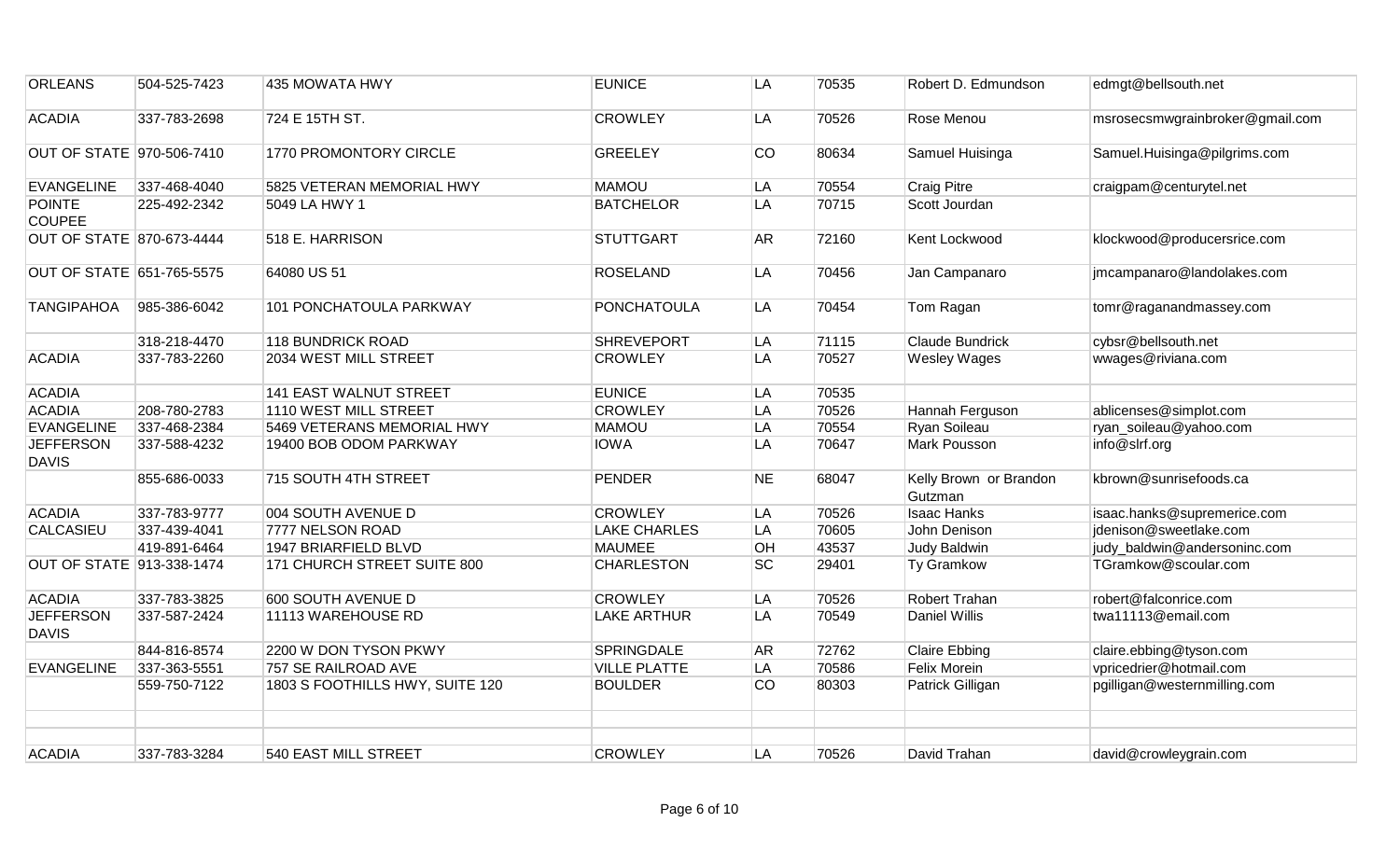| <b>WH</b> | 2021-204 | Crowley Rice Drier, Co-Op, Inc.      | 07/01/2021 | 06/30/2022 | 1              | 1140000 | \$221000 | $P$ O BOX 756                                | <b>CROWLEY</b>     | LA | 70526 |
|-----------|----------|--------------------------------------|------------|------------|----------------|---------|----------|----------------------------------------------|--------------------|----|-------|
| <b>WH</b> | 2021-205 | Fenton Rice Co-op                    | 07/01/2021 | 06/30/2022 | $\mathbf{1}$   | 840000  | \$168000 | P O BOX 190                                  | <b>FENTON</b>      | LA | 70640 |
| WH        | 2021-207 | Hardy Rice Dryer, LLC                | 07/01/2021 | 06/30/2022 | $\overline{2}$ | 2108000 | \$344188 | P O BOX 227                                  | <b>LACASSINE</b>   | LA | 70650 |
| <b>WH</b> | 2021-208 | Hardy Rice Dryer, LLC                | 07/01/2021 | 06/30/2022 |                | 507000  | \$344188 | P O BOX 227                                  | <b>LACASSINE</b>   | LA | 70650 |
| WH        | 2021-209 | Hensgens Grain Elevator, Inc.        | 07/01/2021 | 06/30/2022 | $\overline{1}$ | 443000  | \$66450  | $P$ O BOX 321                                | <b>CROWLEY</b>     | LA | 70527 |
| <b>WH</b> | 2021-203 | Holly Ridge Rice & Grain Terminal    | 07/01/2021 | 06/30/2022 | $\mathbf{1}$   | 1336000 | \$250400 | 2238 HWY 80                                  | <b>RAYVILLE</b>    | LA | 71269 |
| WH        | 2021-211 | Jones Producers Gin, Inc.            | 07/01/2021 | 06/30/2022 | $\mathbf{1}$   | 881000  | \$176200 | P O BOX 255                                  | <b>MER ROUGE</b>   | LA | 71261 |
| <b>WH</b> | 2021-225 | Kennedy Rice Dryers, LLC             | 07/01/2021 | 06/30/2022 | 11             | 1306000 | \$500000 | P O BOX 259                                  | <b>MER ROUGE</b>   | LA | 71261 |
| <b>WH</b> | 2021-216 | Kennedy Rice Dryers, LLC             | 07/01/2021 | 06/30/2022 |                | 741000  | \$500000 | P O BOX 259                                  | <b>MER ROUGE</b>   | LA | 71261 |
| <b>WH</b> | 2021-215 | Kennedy Rice Dryers, LLC             | 07/01/2021 | 06/30/2022 |                | 2304000 | \$500000 | P O BOX 259                                  | <b>MER ROUGE</b>   | LA | 71261 |
| <b>WH</b> | 2021-214 | Kennedy Rice Dryers, LLC             | 07/01/2021 | 06/30/2022 |                | 1487000 | \$500000 | P O BOX 259                                  | <b>MER ROUGE</b>   | LA | 71261 |
| <b>WH</b> | 2021-221 | Kennedy Rice Dryers, LLC             | 07/01/2021 | 06/30/2022 |                | 394000  | \$500000 | P O BOX 259                                  | <b>MER ROUGE</b>   | LA | 71261 |
| <b>WH</b> | 2021-224 | Kennedy Rice Dryers, LLC             | 07/01/2021 | 06/30/2022 |                | 152000  | \$500000 | P O BOX 259                                  | <b>MER ROUGE</b>   | LA | 71261 |
| WH        | 2021-222 | Kennedy Rice Dryers, LLC             | 07/01/2021 | 06/30/2022 |                | 79000   | \$500000 | P O BOX 259                                  | <b>MER ROUGE</b>   | LA | 71261 |
| <b>WH</b> | 2021-219 | Kennedy Rice Dryers, LLC             | 07/01/2021 | 06/30/2022 |                | 1378000 | \$500000 | P O BOX 259                                  | <b>MER ROUGE</b>   | LA | 71261 |
| <b>WH</b> | 2021-217 | Kennedy Rice Dryers, LLC             | 07/01/2021 | 06/30/2022 |                | 399000  | \$500000 | P O BOX 259                                  | <b>MER ROUGE</b>   | LA | 71261 |
| <b>WH</b> | 2021-223 | Kennedy Rice Dryers, LLC             | 07/01/2021 | 06/30/2022 |                | 82000   | \$500000 | P O BOX 259                                  | <b>MER ROUGE</b>   | LA | 71261 |
| <b>WH</b> | 2021-218 | Kennedy Rice Dryers, LLC             | 07/01/2021 | 06/30/2022 |                | 3656000 | \$500000 | P O BOX 259                                  | <b>MER ROUGE</b>   | LA | 71261 |
| WH        | 2021-220 | Kennedy Rice Dryers, LLC             | 07/01/2021 | 06/30/2022 |                | 85000   | \$500000 | P O BOX 259                                  | <b>MER ROUGE</b>   | LA | 71261 |
| <b>WH</b> | 2021-226 | Lake Arthur Drier, LLC               | 07/01/2021 | 06/30/2022 | $\mathbf{1}$   | 504000  | \$75600  | P O DRAWER AQ                                | <b>LAKE ARTHUR</b> | LA | 70549 |
| <b>WH</b> | 2021-230 | Mamou Rice Drier and Warehouse, Inc. | 07/01/2021 | 06/30/2022 | $\mathbf{1}$   | 1793000 | \$306350 | $P$ O BOX 423                                | <b>MAMOU</b>       | LA | 70554 |
| <b>WH</b> | 2021-231 | Mowata Rice Drier, Inc.              | 07/01/2021 | 06/30/2022 | 2              | 357000  | \$342050 | 1055 ST CHARLES AVE SUITE                    | <b>NEW ORLEANS</b> | LA | 70130 |
|           |          |                                      |            |            |                |         |          | 210                                          |                    |    |       |
| <b>WH</b> | 2021-232 | Mowata Rice Drier, Inc.              | 07/01/2021 | 06/30/2022 |                | 1595000 | \$342050 | 1055 ST CHARLES AVE SUITE NEW ORLEANS<br>210 |                    | LA | 70130 |
| <b>WH</b> | 2021-238 | <b>Producers Rice Drier</b>          | 07/01/2021 | 06/30/2022 | $\mathbf{1}$   | 450000  | \$67500  | P O BOX 370                                  | <b>ELTON</b>       | LA | 70532 |
| <b>WH</b> | 2021-239 | Rayne Rice Drier and Warehouse       | 07/01/2021 | 06/30/2022 | $\mathbf{1}$   | 687000  | \$114300 | POBOX 45                                     | <b>RAYNE</b>       | LA | 70578 |
| <b>WH</b> |          | Rayne Rice Drier and Warehouse       | 07/01/2021 | 06/30/2022 |                | 75000   | \$114300 | $P$ O BOX 45                                 | <b>RAYNE</b>       | LA | 70578 |
| <b>WH</b> | 2021-260 | Simplot Growers Solutions            | 07/01/2021 | 06/30/2022 | 3              |         | \$184800 | P.O. BOX 9296                                | <b>BOISE</b>       | ID | 83707 |
| <b>WH</b> | 2021-259 | Simplot Growers Solutions            | 07/01/2021 | 06/30/2022 |                |         | \$184800 | P.O. BOX 9296                                | <b>BOISE</b>       | ID | 83707 |
| <b>WH</b> | 2021-241 | Supreme Rice, LLC                    | 07/01/2021 | 06/30/2022 | $\overline{7}$ | 1291000 | \$500000 | P O BOX 490                                  | <b>CROWLEY</b>     | LA | 70527 |
| WH        | 2021-245 | Supreme Rice, LLC                    | 07/01/2021 | 06/30/2022 |                | 328000  | \$500000 | P O BOX 490                                  | <b>CROWLEY</b>     | LA | 70527 |
| <b>WH</b> | 2021-244 | Supreme Rice, LLC                    | 07/01/2021 | 06/30/2022 |                | 195000  | \$500000 | P O BOX 490                                  | <b>CROWLEY</b>     | LA | 70527 |
| WH        | 2021-242 | Supreme Rice, LLC                    | 07/01/2021 | 06/30/2022 |                | 263000  | \$500000 | P O BOX 490                                  | <b>CROWLEY</b>     | LA | 70527 |
| <b>WH</b> | 2021-243 | Supreme Rice, LLC                    | 07/01/2021 | 06/30/2022 |                | 569000  | \$500000 | P O BOX 490                                  | <b>CROWLEY</b>     | LA | 70527 |
| <b>WH</b> | 2021-246 | Supreme Rice, LLC                    | 07/01/2021 | 06/30/2022 |                | 883000  | \$500000 | P O BOX 490                                  | <b>CROWLEY</b>     | LA | 70527 |
| <b>WH</b> | 2021-247 | Supreme Rice, LLC                    | 07/01/2021 | 06/30/2022 |                | 600000  | \$500000 | P O BOX 490                                  | <b>CROWLEY</b>     | LA | 70527 |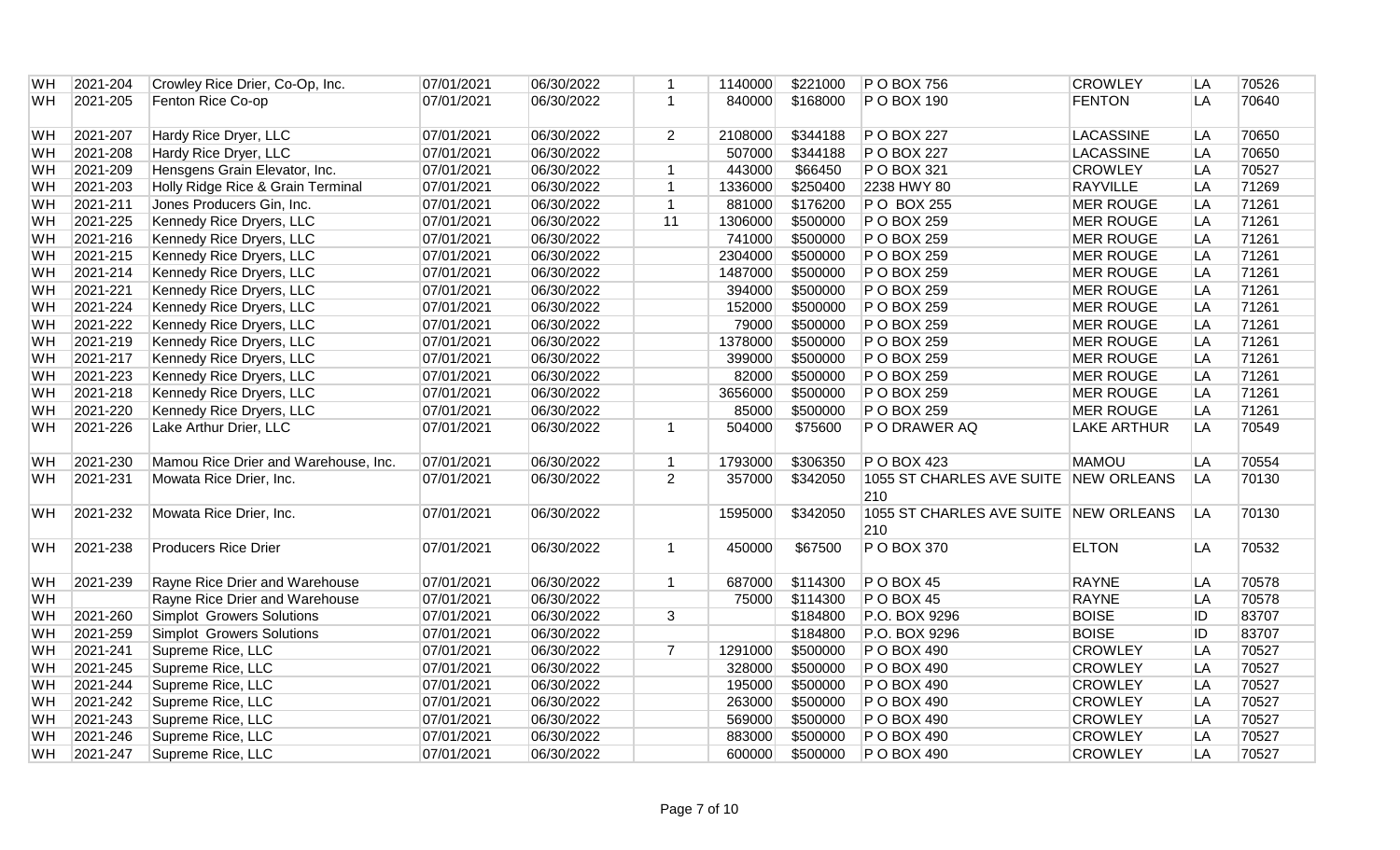| <b>ACADIA</b>                    | 337-783-6142 | 103 S AVE J                      | <b>CROWLEY</b>     | LA | 70526 | <b>Philip Thevis</b> | driercoo@bellsouth.net      |
|----------------------------------|--------------|----------------------------------|--------------------|----|-------|----------------------|-----------------------------|
| <b>JEFFERSON</b>                 | 337-756-2216 | 1336 HWY 165                     | <b>FENTON</b>      | LA | 70640 | Kevin Webb           | dd.frc@centurytel.net       |
| <b>DAVIS</b>                     |              |                                  |                    |    |       |                      |                             |
| <b>CALCASIEU</b>                 | 337-433-5205 | 304 CENTRAL AVENUE               | <b>LACASSINE</b>   | LA | 70650 | Ann Stone            | astone@frmco.com            |
| <b>CALCASIEU</b>                 | 337-421-6370 | 3211 HWY 397 SOUTH               | <b>LACASSINE</b>   | LA | 70650 | Jaime Gayle          | jaimeg@frmco.com            |
| <b>ACADIA</b>                    | 337-783-7762 | 902 WEST MILL STREET             | <b>CROWLEY</b>     | LA | 70526 | Jo Ann Primeaux      | japrimeaux@hensgrain.com    |
| <b>RICHLAND</b>                  | 318-728-5955 | 2238 HWY 80                      | <b>RAYVILLE</b>    | LA | 71269 | <b>Tammy McNeil</b>  | tjmclyde@gmail.com          |
| <b>MOREHOUSE</b>                 | 318-647-3688 | 8079 MER ROUGE                   | <b>MER ROUGE</b>   | LA | 71261 | Pat R. Langston      | lacwmerrouge@ne-tel.net     |
| <b>MOREHOUSE</b>                 | 318-647-5744 | <b>NORTH 14TH STREET</b>         | <b>MER ROUGE</b>   | LA | 71261 | Wes Bolton           | wes.bolton@kennedyrice.com  |
| <b>MOREHOUSE</b>                 | 318-647-5744 | 1740 BENTON ROAD                 | <b>GOODWILL</b>    | LA | 71263 | Wes Bolton           | wes.bolton@kennedyrice.com  |
| <b>MOREHOUSE</b>                 | 318-647-5744 | 14 VENABLE RD                    | <b>RAYVILLE</b>    | LA | 71269 | Wes Bolton           | wes.bolton@kennedyrice.com  |
| <b>MOREHOUSE</b>                 | 318-647-5744 | 13650 WILMOT HIGHWAY             | <b>BONITA</b>      | LA | 71223 | Wes Bolton           | wes.bolton@kennedyrice.com  |
| <b>MOREHOUSE</b>                 | 318-647-5744 | HIGHWAY 15 & EARL CUTOFF RD      | <b>RAYVILLE</b>    | LA | 71269 | Wes Bolton           | wes.bolton@kennedyrice.com  |
| <b>MOREHOUSE</b>                 | 318-647-5744 | MOLICY BINS/100 LONG LONESOME RD | <b>BASTROP</b>     | LA | 71220 | <b>Wes Bolton</b>    | wes.bolton@kennedyrice.com  |
| <b>MOREHOUSE</b>                 | 318-647-5744 | HIGHWAY 165 (CREASY GIN BINS)    | <b>MER ROUGE</b>   | LA | 71261 | Wes Bolton           | wes.bolton@kennedyrice.com  |
| <b>MOREHOUSE</b>                 | 318-647-5744 | 9176 LITTLE DEE WAREHOUSE        | <b>MER ROUGE</b>   | LA | 71261 | Wes Bolton           | wes.bolton@kennedyrice.com  |
| <b>MOREHOUSE</b>                 | 318-647-5744 | 282 HWY 15 (WOODSLAND PLANT)     | <b>RAYVILLE</b>    | LA | 71269 | Wes Bolton           | wes.bolton@kennedyrice.com  |
| <b>MOREHOUSE</b>                 | 318-647-5744 | HWY 15 (PRISON)                  | <b>RAYVILLE</b>    | LA | 71269 | Wes Bolton           | wes.bolton@kennedyrice.com  |
| <b>MOREHOUSE</b>                 | 318-647-5744 | 8079 COLLINGSTON HIGHWAY         | <b>MER ROUGE</b>   | LA | 71261 | Wes Bolton           | wes.bolton@kennedyrice.com  |
| <b>MOREHOUSE</b>                 | 318-647-5744 | BOSCO LANE 5 MI EAST OF HWY 165  | <b>MONROE</b>      | LA | 71201 | <b>Wes Bolton</b>    | wes.bolton@kennedyrice.com  |
| <b>JEFFERSON</b><br><b>DAVIS</b> | 337-774-3344 | 5126 HWY 14                      | <b>LAKE ARTHUR</b> | LA | 70549 | Donald Woods         | lardinc@yahoo.com           |
| <b>EVANGELINE</b>                | 337-468-5217 | 1738 OLD HWY 13                  | <b>MAMOU</b>       | LA | 70554 |                      |                             |
| <b>ORLEANS</b>                   | 504-525-7423 | 435 MOWATA HWY                   | <b>EUNICE</b>      | LA | 70535 | Robert D. Edmundson  | edmgt@bellsouth.net         |
| <b>ACADIA</b>                    | 337-334-3267 | <b>710 EAST EDWARDS</b>          | <b>RAYNE</b>       | LA | 70578 | Robert D. Edmundson  | edmgt@bellsouth.net         |
| <b>JEFFERSON</b><br><b>DAVIS</b> | 337-584-2229 | 4056 HWY 190                     | <b>ELTON</b>       | LA | 70532 | Jody Faulk           | jfaulk_usa@yahoo.com        |
| <b>ACADIA</b>                    | 337-334-4247 | 512 AMERICAN LEGION              | <b>RAYNE</b>       | LA | 70578 | Erika Leonards       | raynericedrier@gmail.com    |
| <b>ACADIA</b>                    | 337-334-4247 | 1236 E TEXAS AVE                 | <b>RAYNE</b>       | LA | 70578 | Erika Leonards       | raynericedrier@gmail.com    |
| <b>ACADIA</b>                    |              | 141 EAST WALNUT STREET           | <b>EUNICE</b>      | LA | 70535 |                      |                             |
| <b>ACADIA</b>                    |              | 115 W OAK ST                     | <b>CROWLEY</b>     | LA | 70526 |                      |                             |
| <b>ACADIA</b>                    | 337-783-9777 | 004 SOUTH AVENUE D               | <b>CROWLEY</b>     | LA | 70526 | <b>Isaac Hanks</b>   | isaac.hanks@supremerice.com |
| <b>ACADIA</b>                    | 337-783-9777 | 613 WEST MILL ST                 | <b>CROWLEY</b>     | LA | 70526 | <b>Isaac Hanks</b>   | isaac.hanks@supremerice.com |
| <b>ACADIA</b>                    | 337-783-9777 | 525 WEST FIRST ST                | <b>CROWLEY</b>     | LA | 70526 | <b>Isaac Hanks</b>   | isaac.hanks@supremerice.com |
| <b>ACADIA</b>                    | 337-783-9777 | 100 VINE ST                      | <b>EUNICE</b>      | LA | 70535 | <b>Isaac Hanks</b>   | isaac.hanks@supremerice.com |
| <b>ACADIA</b>                    | 337-783-9777 | 4344 HWY 190                     | <b>ELTON</b>       | LA | 70532 | <b>Isaac Hanks</b>   | isaac.hanks@supremerice.com |
| <b>ACADIA</b>                    | 337-783-9777 | 706 YOAKUM ST                    | <b>ELTON</b>       | LA | 70532 | <b>Isaac Hanks</b>   | isaac.hanks@supremerice.com |
| <b>ACADIA</b>                    | 337-783-9777 | 915 E RAILROAD AVE               | <b>JENNINGS</b>    | LA | 70546 | <b>Isaac Hanks</b>   | isaac.hanks@supremerice.com |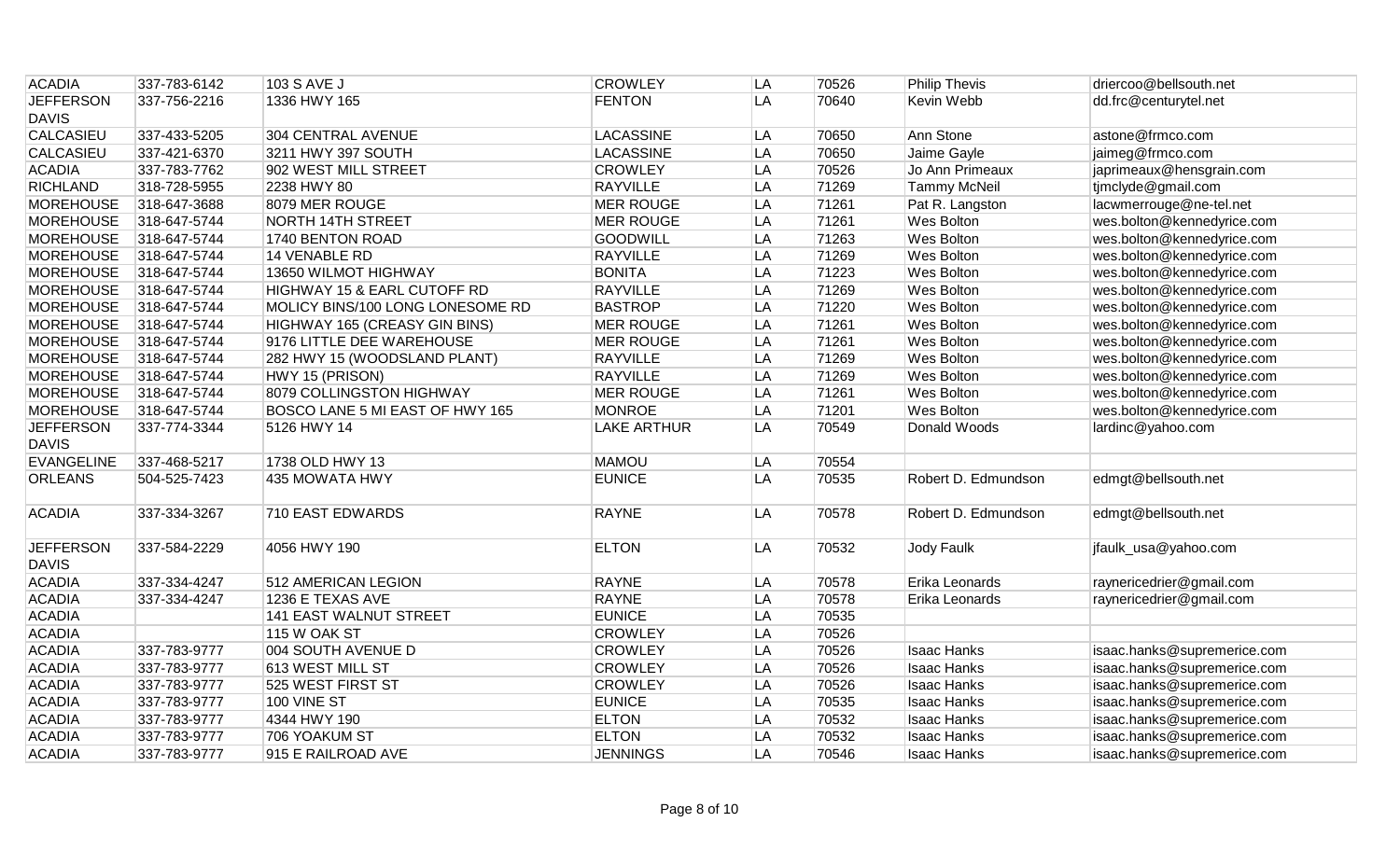| <b>WH</b> | 2021-249 | Sweetlake Land & Oil Company           | 07/01/2021 | 06/30/2022 | $\overline{2}$ | 229000  | \$58950  | 7777 NELSON ROAD       | <b>LAKE CHARLES</b> | LA | 70605 |
|-----------|----------|----------------------------------------|------------|------------|----------------|---------|----------|------------------------|---------------------|----|-------|
| <b>WH</b> | 2021-248 | Sweetlake Land & Oil Company           | 07/01/2021 | 06/30/2022 |                | 164000  | \$58950  | 7777 NELSON ROAD       | LAKE CHARLES        | LA | 70605 |
| <b>WH</b> | 2021-250 | Third Crop, LLC d/b/a Falcon Rice Mill | 07/01/2021 | 06/30/2022 |                | 188000  | \$37600  | P O BOX 771            | <b>CROWLEY</b>      | LA | 70527 |
| WH        | 2021-251 | Thornwell Warehouse Association        | 07/01/2021 | 06/30/2022 | 3              | 1894000 | \$254413 | 11113 WAREHOUSE RD     | LAKE ARTHUR         | LA | 70549 |
| <b>WH</b> | 2021-252 | <b>Thornwell Warehouse Association</b> | 07/01/2021 | 06/30/2022 |                | 352000  | \$254413 | 11113 WAREHOUSE RD     | LAKE ARTHUR         | LA | 70549 |
| <b>WH</b> | 2021-253 | <b>Thornwell Warehouse Association</b> | 07/01/2021 | 06/30/2022 |                | 503000  | \$254413 | 11113 WAREHOUSE RD     | <b>LAKE ARTHUR</b>  | LA | 70549 |
| <b>WH</b> | 2021-254 | Tri-Parish Rice Drier, Inc.            | 07/01/2021 | 06/30/2022 |                | 858000  | \$171600 | <b>P O BOX 575</b>     | <b>EUNICE</b>       | LA | 70535 |
| WH        | 2021-255 | Vermilion Farmers Coop Assoc. Inc.     | 07/01/2021 | 06/30/2022 |                | 510000  | \$76500  | 311 S LOUISIANA STREET | <b>ABBEVILLE</b>    | LA | 70510 |
| WН        | 2021-257 | Ville Platte Rice Drier, Inc.          | 07/01/2021 | 06/30/2022 |                | 1172000 | \$225800 | P O BOX 926            | VILLE PLATTE        | LA | 70586 |
|           |          |                                        |            |            |                |         |          |                        |                     |    |       |
|           |          |                                        |            |            |                |         |          |                        |                     |    |       |
|           |          |                                        |            |            |                |         |          |                        |                     |    |       |